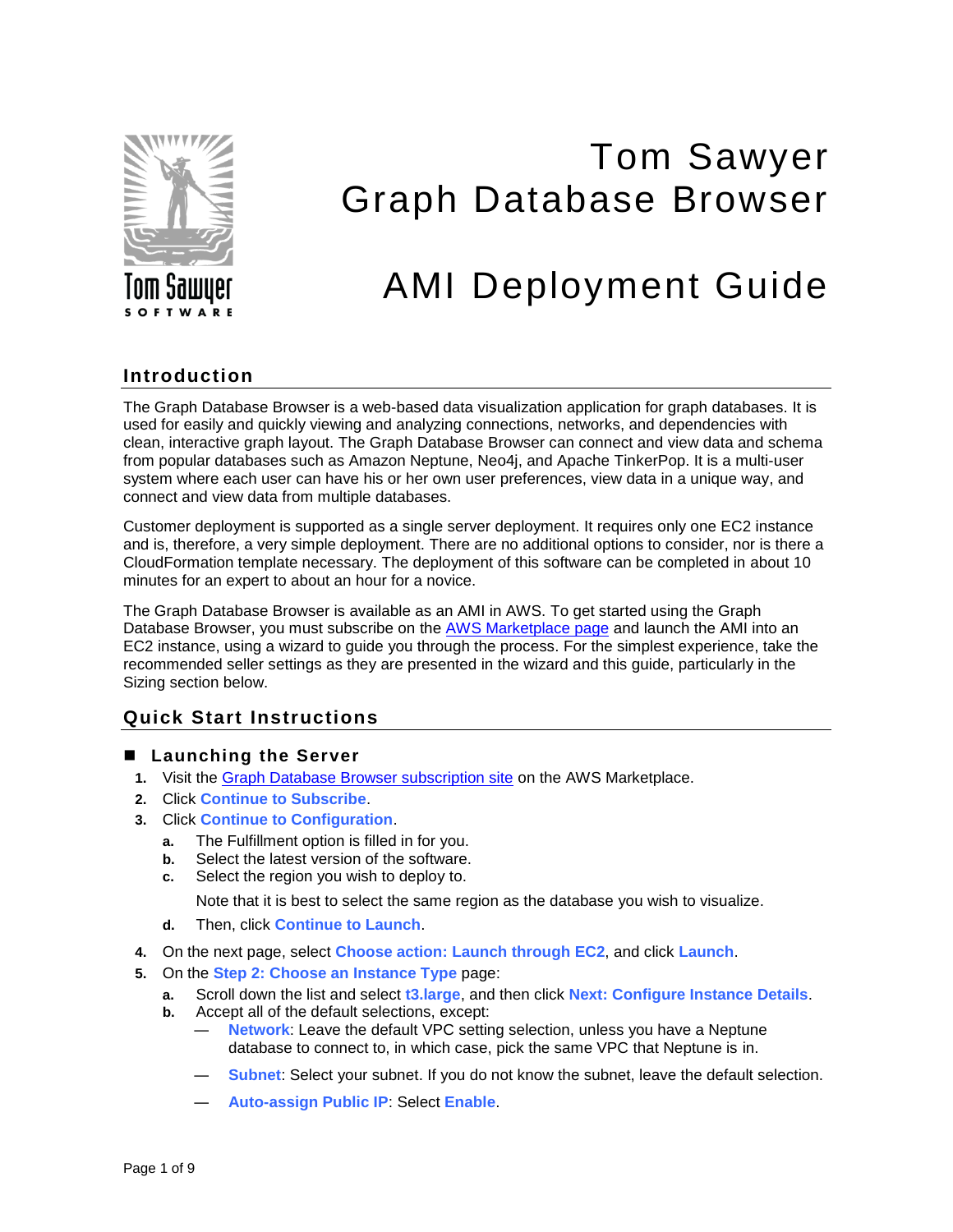- **6.** When you have the settings you desire, click **Next: Add Storage**.
	- **a.** The default of 100 GiB of General Purpose (gp2) storage should be enough for most uses of the Graph Database Browser.

See the Sizing section below if you have a large user base.

- **b.** Click **Next: Add Tags**, and then click **Next: Configure Security Group**.
- **7.** On the **Configure Security Group** page, the default Security Group creates a new security group, based on Tom Sawyer recommendations for the Graph Database Browser.

It has everything you need to get started. You will see a warning about opening it up to allow all public IP addresses. You can lock this Security Group down now to known IP address ranges, or you can follow the instructions below later to refine your Security Group.

- **8.** Click **Review and Launch**.
	- **a.** On the **Review Instance Launch** page, scroll down and click **Launch**.
	- **b.** For **Key Pair Settings**, select a key pair that you have access to so that you can ssh into the instance for additional configuration and routine system administration tasks.
	- **c.** Click the checkbox acknowledging that you have access to the key.
	- **d.** Click **Launch Instances**.

You should see a message indicating a successful launch!

**9.** Click on the instance ID to take you to your EC2 Console. You should see the new, unnamed EC2 Instance that shows that it is initializing with an hourglass icon next to it. Wait a few minutes until it shows that it is running and has passed the two initialization checks. Give the instance a name, such as "Tom Sawyer Graph Database Browser," so you can easily identify it later in your list of EC2 instances.

#### ■ Using the Application

**1.** To access the application, open up a web browser and go to http://{instanceurl}/databasebrowser.

Substitute your server name for {instance-url} in the URL given above, either the Public DNS name or the Public IP of the instance you just created.

**2.** To start using the software, create a user account on the login page.

The account information stays on the instance itself, encrypted in a local database and is not transmitted anywhere else. User accounts are required to keep user preferences, as this is a multi-user platform for all of your graph database users. Once logged in, users can click the help icon (?) to for help using the application.

#### **Prerequisites and Requirements**

To successfully deploy and maintain the Tom Sawyer Graph Database Browser AMI, the system administrator should have some basic understanding of the security and networking concepts of launching and EC2 instance that will be accessible to the user's graph database(s) and S3 buckets. This requires knowledge of [Security Groups](https://docs.aws.amazon.com/vpc/latest/userguide/VPC_SecurityGroups.html) and [VPCs](https://docs.aws.amazon.com/vpc/latest/userguide/what-is-amazon-vpc.html) in AWS.

To configure https using own certificates, and password recovery through own mail server, the system administrator should have basic knowledge in Linux configuration and running commands in order to follow the simple [Usage Instructions](https://aws.amazon.com/marketplace/pp/B07JGBY4GJ?qid=1548809756311&sr=0-1&ref_=srh_res_product_title#pdp-usage) provided.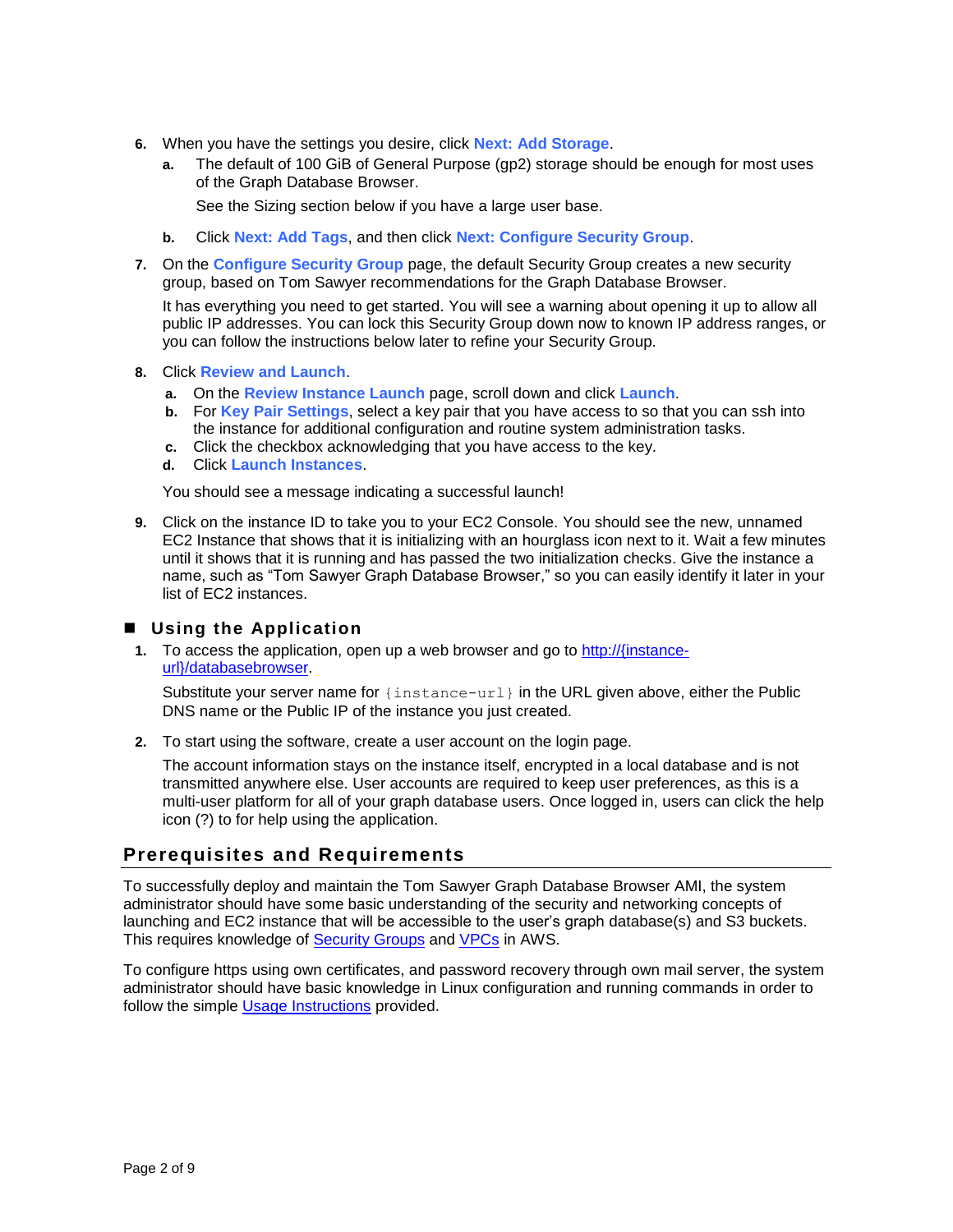# **Architecture Diagrams**

The following diagram shows the big picture of the Graph Database Browser as launched in an EC2 instance. It includes suggestions for backup, the configuration of an external email server for password recovery, and the interaction of the system with the user's proprietary graph database(s). Note that the components outlined in orange are managed by the application, and the components and relationships depicted in grayscale must be managed by you, the system administrator.



Tom Sawyer Graph Database Browser is a multi-Docker container application that runs with a Docker compose file:

/home/ec2-user/gdbb-AMI-docker-compose/docker-compose.yml

It is composed of the following containers:

• Nginx

As web server, handles HTPPS certificates and virtual hosts.

/home/ec2-user/gdbb-AMI-docker-compose/lic-docker-gen/ssl

• jwilder/docker-gen

File generation handler for nginx config files.

• Postgres

Stores Tom Sawyer Graph Database Browser AMI data; users, connections and appearance rules.

/home/ec2-user/gdbb-AMI-docker-compose/.postgres-data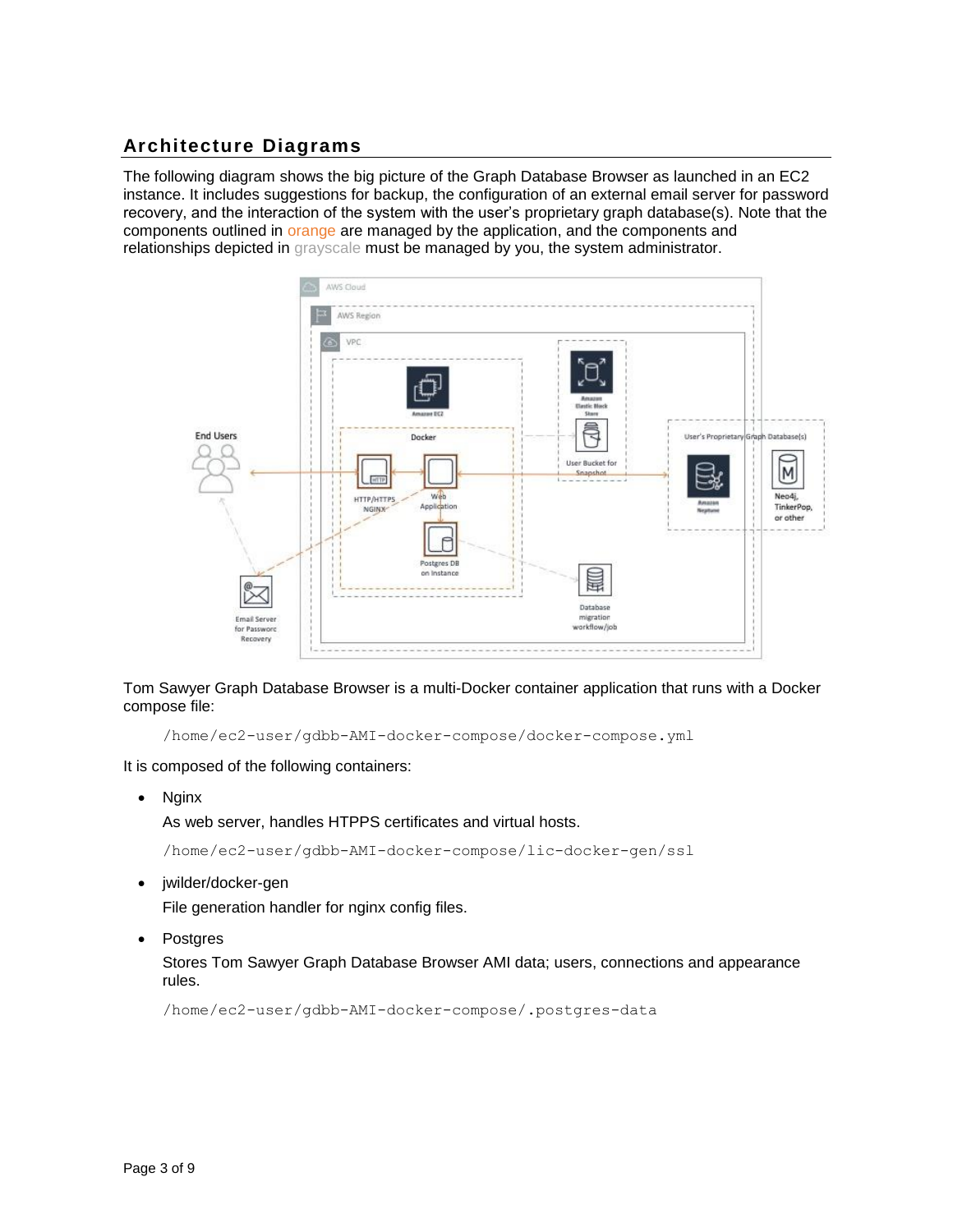- Tom Sawyer Licensing AMI Docker containers
	- ― ts-lic-derby-server

Stores Tom Sawyer Licensing AMI data

/home/ec2-user/gdbb-AMI-docker-compose/.data

- ― ts-lic-db-service
- ― ts-lic-administration
- Tom Sawyer Graph Database Browser AMI Docker container
	- ― ts-dbbrowser-webapp

The Nginx container acts as a web server and redirects traffic to the Tom Sawyer Graph Database Browser AMI Docker container. The Tom Sawyer Graph Database Browser AMI consumes from the Tom Sawyer Licensing AMI administration container and Postgres container.

#### ■ For Amazon Neptune Users

The following diagram shows a feature of the Graph Database Browser specific to Neptune, which is loading data from an S3 bucket directly to a Neptune database, without executing queries. This can be done via the user interface of the Graph Database Browser. Note that it necessary for the Graph Database Browser and the Neptune database to be in the same VPC. In versions 8.2.1 and 8.2.2, the Neptune instance must have IAM disabled in order to connect. In 8.3.0, Graph Database Browser will begin supporting connection to Neptune with IAM credentials.

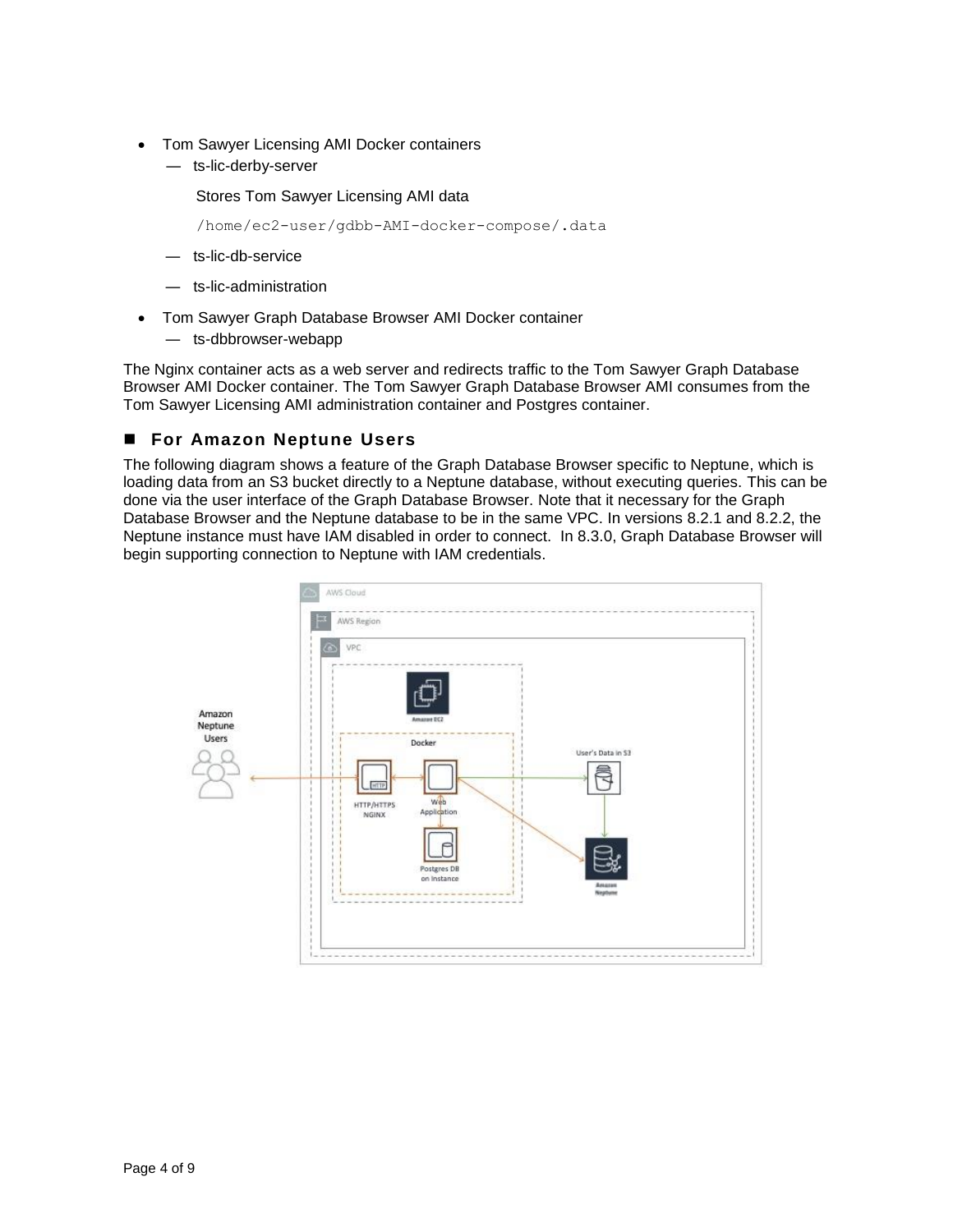# **Planning Guidance**

#### ■ Security

#### **Access Management**

Access to your Graph Database Browser resources should be managed through IAM policies. It is always recommended to set up security roles in your organization through IAM, however, it is not required for a simple deployment of the Graph Database Browser. You can get started quickly without IAM configured, and improve your security policies at a later time to match the level of security required by the database(s) your users are accessing.

The Identity and Access Management (IAM) security policies configured for the single EC2 node should be compliant with the level of security appropriate for the data being accessed in the user's proprietary database. IAM roles can be created for users, roles, and can be configured very specifically to provide access rights to your computing resources in AWS based on the needs of your user base. More information can be found in AWS IAM documentation. [Refer to this guide to get you](https://docs.aws.amazon.com/IAM/latest/UserGuide/getting-set-up.html)  [started.](https://docs.aws.amazon.com/IAM/latest/UserGuide/getting-set-up.html)

#### **Configuring Rules**

To use the application, at a minimum, port 80 must be open and accessible to the user. This can be set up in your [Security Group](https://docs.aws.amazon.com/vpc/latest/userguide/VPC_SecurityGroups.html) configuration.

If a high level of security is desired, the EC2 instance should be locked down appropriately with rules for port access, along with ingress and egress rules.

The recommended security group settings are:

- **1.** Port 22 for SSH access by the administrator. Inbound and outbound IP addresses should be restricted to the ranges from which the administrator can access the instance. SSH keys are configured at EC2 launch time through the AWS launch wizard.
- **2.** Port 80 for HTTP access to the web application. If the data is not proprietary, inbound and outbound IP addresses can be left wide open using the default. If the data is highly proprietary and the access needs to be restricted, our recommendation is to restrict access to known IP address ranges.
- **3.** Port 443 for HTTPS access to the web application. If the data is not proprietary, inbound and outbound IP addresses can be left wide open using the default. If the data is highly proprietary and the access needs to be restricted, our recommendation is to restrict access to known IP address ranges. In order to have HTTPS access with your own certificate, some configuration must be done. See the [Usage Instructions](https://aws.amazon.com/marketplace/pp/B07JGBY4GJ?qid=1548809756311&sr=0-1&ref_=srh_res_product_title#pdp-usage) for how to configure your SSL certificate.

#### **User Accounts within Graph Database Browser**

Once the EC2 is launched, and a user connects their browser to the web application's URL, the new user is prompted to create an account on the server. This allows for a multiple user environment, where each user can have their own user preferences for the Graph Database Browser to be stored. The user credentials for each user are stored encrypted in a Postgres database local to the EC2 instance and managed therein. Password recovery via email can be configured by following step 4 in the [Usage Instructions](https://aws.amazon.com/marketplace/pp/B07JGBY4GJ?qid=1548809756311&sr=0-1&ref_=srh_res_product_title#pdp-usage) to specify a mail server. No data whatsoever is transmitted outside of this application or server, including user credentials or user preferences.

#### **Graph Database Integration**

Since this application allows users to connect to externally hosted graph databases, each graph database's networking security must also be configured to be accessible by this instance. When connecting to Amazon Neptune, both Neptune and the Graph Database Browser instance must reside in the same VPC.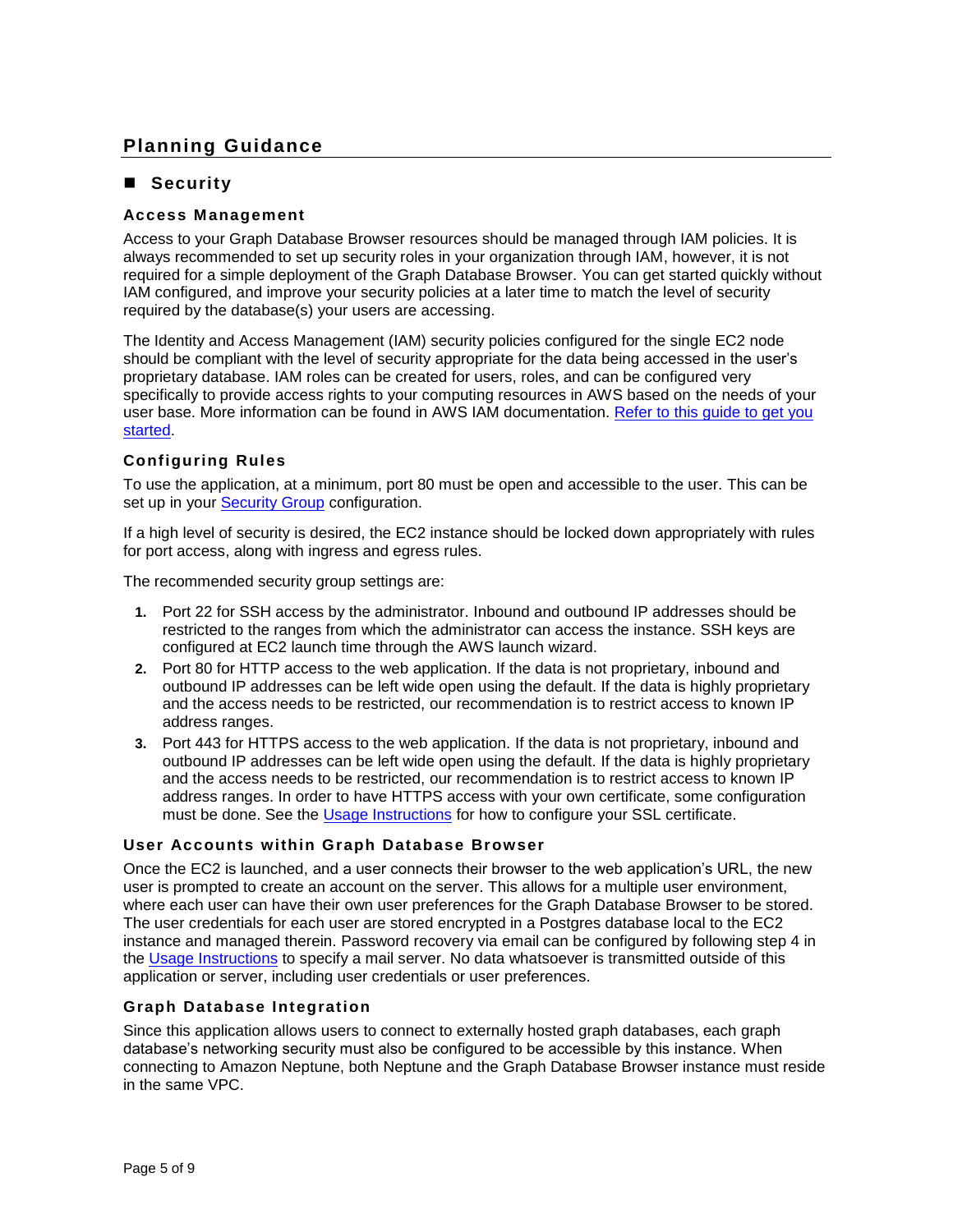#### **Password Policy**

Best practices for password and key rotation should be followed in accordance with the policies for the database(s) being accessed by the Graph Database Browser.

#### ■ Costs

The cost of running Tom Sawyer Graph Database Browser as a single EC2 node deployment—the only supported configuration—can be easily calculated with [the published rates on the AWS](https://aws.amazon.com/marketplace/pp/B07JGBY4GJ?utm_source=website_nav_rightside&utm_medium=webpage&utm_campaign=websitetracking&utm_content=awsmarketplace#pdp-pricing)  [Marketplace.](https://aws.amazon.com/marketplace/pp/B07JGBY4GJ?utm_source=website_nav_rightside&utm_medium=webpage&utm_campaign=websitetracking&utm_content=awsmarketplace#pdp-pricing) At time of this writing, the costs for the smallest recommended size—t3.large, for up to 5 concurrent users—is \$0.53 per hour or \$382 per month. There will be some additional EBS costs for up to about \$10/month. If you are backing up data, depending on how you store backups, there will be an additional cost there as well. [See the AWS EBS pricing page for more detail.](https://aws.amazon.com/ebs/pricing/)

#### ■ Sizing

The EC2 instance size and type must be selected during the process of launching an EC2 from your AMI purchase on the Marketplace. For less than five concurrent users, we recommend selecting a t3.large. For more than 20 users, we recommended that you launch another instance dedicated to a separate group of users. In the future, we aim to provide load-balanced instances for greater scalability and reliability, but the current version is a single node deployment only.

The following table shows guidelines when choosing EC2 instance size and configuring storage for your EBS. Your mileage may vary due to the usage of the tool. If many users are loading high volumes of data into the applications, or the server becomes sluggish or unresponsive, we recommend that you increase the instance size in memory and the number of processors.

| # Concurrent Users | <b>Instance Type</b>                                      | <b>EBS Volume</b>                        |
|--------------------|-----------------------------------------------------------|------------------------------------------|
| $0 - 5$            | t3.large, m5.large                                        | General Purpose SSD 100 GiB              |
| $6 - 10$           | t3.xlarge, m5.xlarge                                      | General Purpose SSD 100 GiB              |
| $11 - 20$          | t3.2xlarge, m5.2xlarge                                    | General Purpose SSD 100 GiB              |
| Over 20            | Additional instance(s), and/or<br>m5.4xlarge, m5.12xlarge | General Purpose SSD 100 GiB or<br>higher |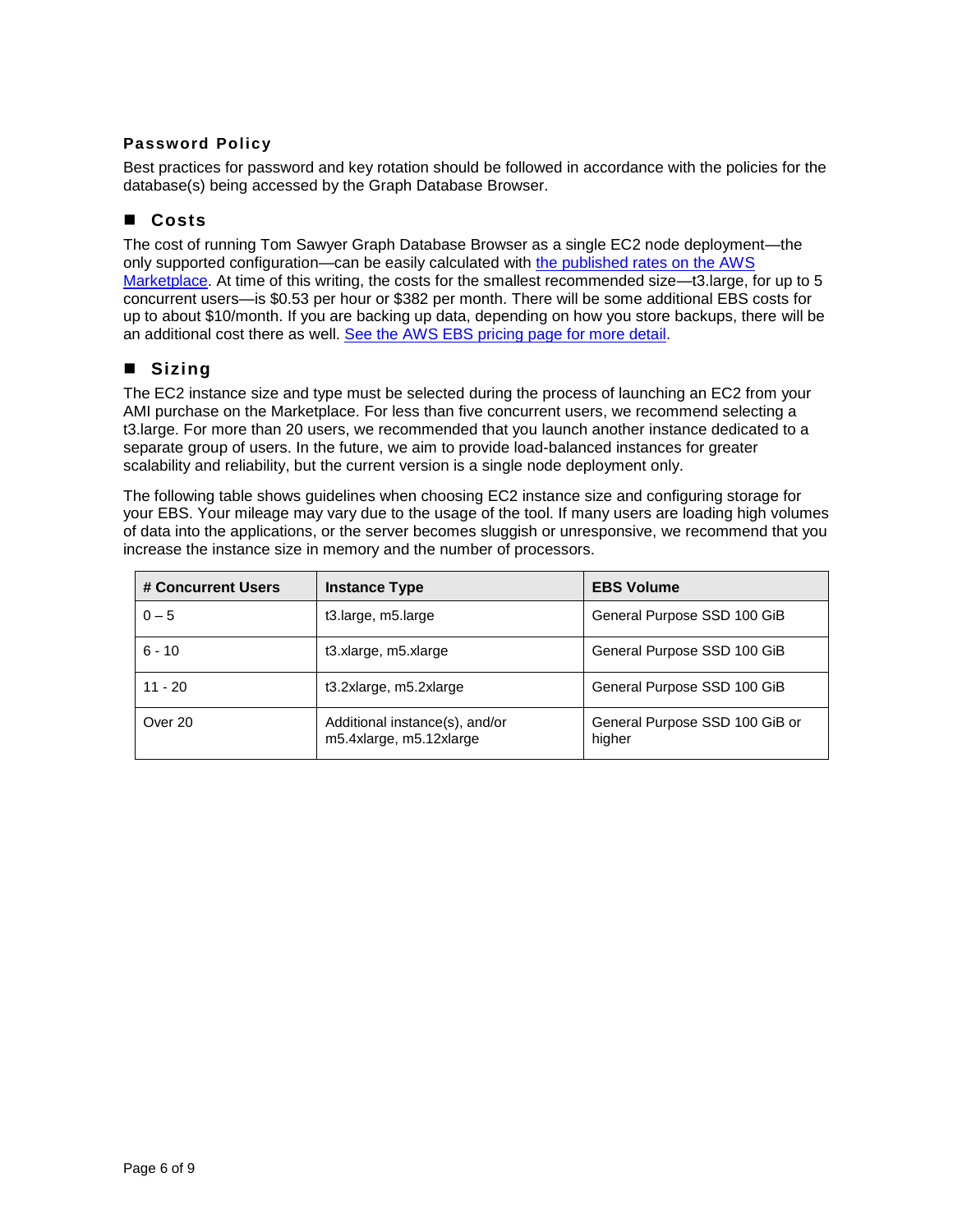# **Deployment Guidance**

#### ◼ **Deployment Assets**

In order to maximize uptime and reliability for this single node deployment configuration, monitoring and alarms should be set on the instance to alert the system administrator, or to alert a script to restart services, or reboot the instance if necessary. At this time, we do not support auto-scaling or multi-AZ configurations.

The most common issues faced by our users:

- **1.** Security Groups are not set up correctly. Make sure port 80 is reachable for http access.
- **2.** Very long hostnames have been an issue in overseas deployments in initial version of the Graph Database Browser AMI. This results in a 503 Error and can be difficult to troubleshoot. It is a good idea to create a custom hostname instead of the auto-generated hostname to test the deployment. See [Usage Instructions](https://aws.amazon.com/marketplace/pp/B07JGBY4GJ?qid=1548809756311&sr=0-1&ref_=srh_res_product_title#pdp-usage) for more information.

Public DNS names work fine for region us-east-1, but fail for region ap-southeast-1 because the region is appended to the hostname, and it becomes too long. In version 8.2.2 and above, however, the hostname can be up to 128 characters.

**3.** Sometimes there are connection errors when end-users access the application and begin connecting to their own databases. When this occurs, users may experience timeout exceptions. To resolve this problem, ensure that the database is accessible to the Graph Database Browser, with appropriate network, port, and protocol access. It is best if the user database resides in the same VPC as the Graph Database Browser EC2 instance, but if not, it must be accessible to it.

#### **Operational Guidance**

#### ■ Health Check

We recommended the following health checks for monitoring purposes with [Amazon CloudWatch:](https://aws.amazon.com/cloudwatch/)

- **1.** Availability zone fault
	- ― Set a CloudWatch alarm.
	- ― Restore from backup to the same AZ when it recovers, or to a new AZ. VPC and Security Groups will need to be configured to work with the user's databases.
- **2.** Instance fault
	- ― Set a CloudWatch alarm and respond with an automated reboot of the instance or a restore from latest snapshot.
- **3.** Application fault
	- ― Respond to application-level alarms with an automated script to automatically restart services on the instance.
	- ― If the login page is unreachable, it should be restarted.

The login page is: http://{instance-url}/databasebrowser.

- **4.** Storage capacity on the application instance internal database
	- ― Monitor the disk space available on the instance. If reaches a certain threshold, increase the instance size of the EC2.
- **5.** Storage capacity alarm for EBS
	- ― Monitor the memory available for snapshots. If it reaches a certain threshold, increase the EBS memory.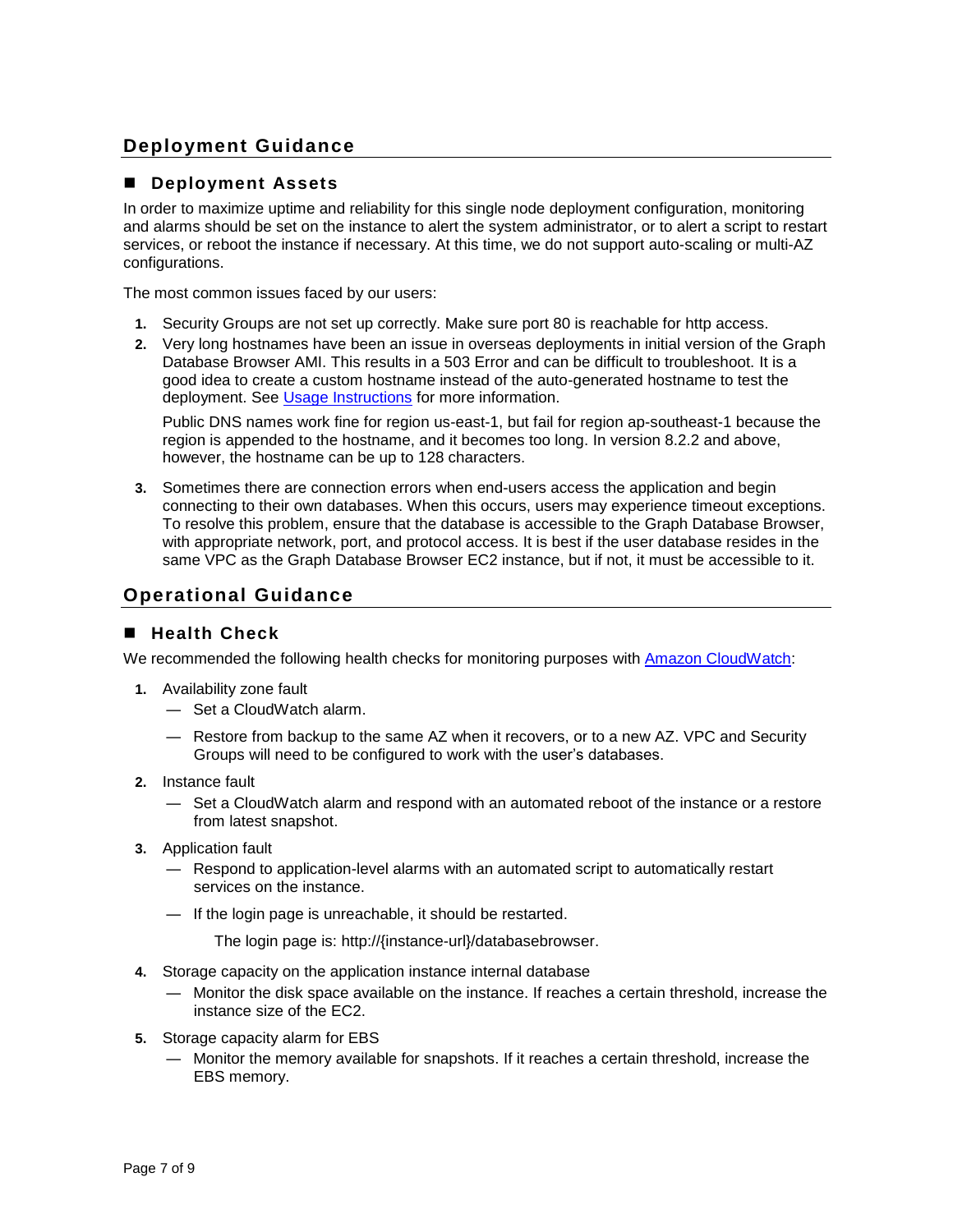- **6.** Security certificate expiration
	- ― Set reminders to renew certificates in ample time before they expire.

#### ■ **Backup and Recovery**

In case of a failure in an availability zone, region, or a failure on the instance itself, the user data to recover and restore is in the Postgres database that resides on the instance. Use this location to back up the data:

/home/ec2-user/gdbb-AMI-docker-compose/.postgres-data

The data contained in the Postgres database is for user preferences and settings essential to the user experience. It stores account information, configured connections to their database(s), and can contain detailed preferences on how to view proprietary data.

#### **Backup**

We recommend that you back up the data in Postgres once a day at the minimum, but always follow your own company's policy. One easy option for data backup within AWS is to store your backups on [S3.](https://aws.amazon.com/getting-started/tutorials/backup-files-to-amazon-s3/) Another way to back up would be to make a [snapshot of your EBS volume.](https://docs.aws.amazon.com/AWSEC2/latest/UserGuide/ebs-creating-snapshot.html)

When setting up the deployment of the Graph Database Browser, if any custom configurations were made to the instance as detailed in the [Usage Instructions,](https://aws.amazon.com/marketplace/pp/B07JGBY4GJ?qid=1548809756311&sr=0-1&ref_=srh_res_product_title#pdp-usage) it would be good to create your own image from this. It can be done via snapshotting the EBS volume or [saving to an AMI.](https://docs.aws.amazon.com/AWSEC2/latest/UserGuide/creating-an-ami-ebs.html)

If your application is mission critical and cannot wait for the region or AZ to be available again, back up and store your data in at least one more region so you can easily and quickly recover from this type of failure.

#### **Recovery**

To recover the instance after a destructive failure:

- If custom configurations were made to the instance as detailed in the [Usage Instructions,](https://aws.amazon.com/marketplace/pp/B07JGBY4GJ?qid=1548809756311&sr=0-1&ref_=srh_res_product_title#pdp-usage) the instance could be restored from your own custom AMI. [See AWS instructions on how to create](https://docs.aws.amazon.com/AWSEC2/latest/UserGuide/creating-an-ami-ebs.html)  [this.](https://docs.aws.amazon.com/AWSEC2/latest/UserGuide/creating-an-ami-ebs.html)
- If no custom configurations were made, this type of restore is not necessary. Launching a new AMI from the Marketplace of the same version would be sufficient.
- The latest backup copy of the data—snapshot or Postgres backup—would be used to restore to the file location listed above.
- If there was a region failure or an AZ failure, and your application is mission critical and cannot wait for the region or AZ to be available again, you must set up in another region.

#### ■ Routine Maintenance

Certificate management and key rotation should be followed in accordance with your security policy's best practices and as stringent as you would protect your Graph Database data, as this application would have access to any databases configured as connections. We suggest a 90-day key rotation policy to protect access to your sensitive data.

Use these locations to place certificates and keys:

• Web Server Configuration:

Nginx Docker Image, configuration template: /lic-docker-gen/nginx.tmpl

• Key Rotation, SSL Certificates:

/home/ec2-user/gdbb-AMI-docker-compose/lic-docker-gen/ssl/default.crt

/home/ec2-user/gdbb-AMI-docker-compose/lic-docker-gen/ssl/default.key